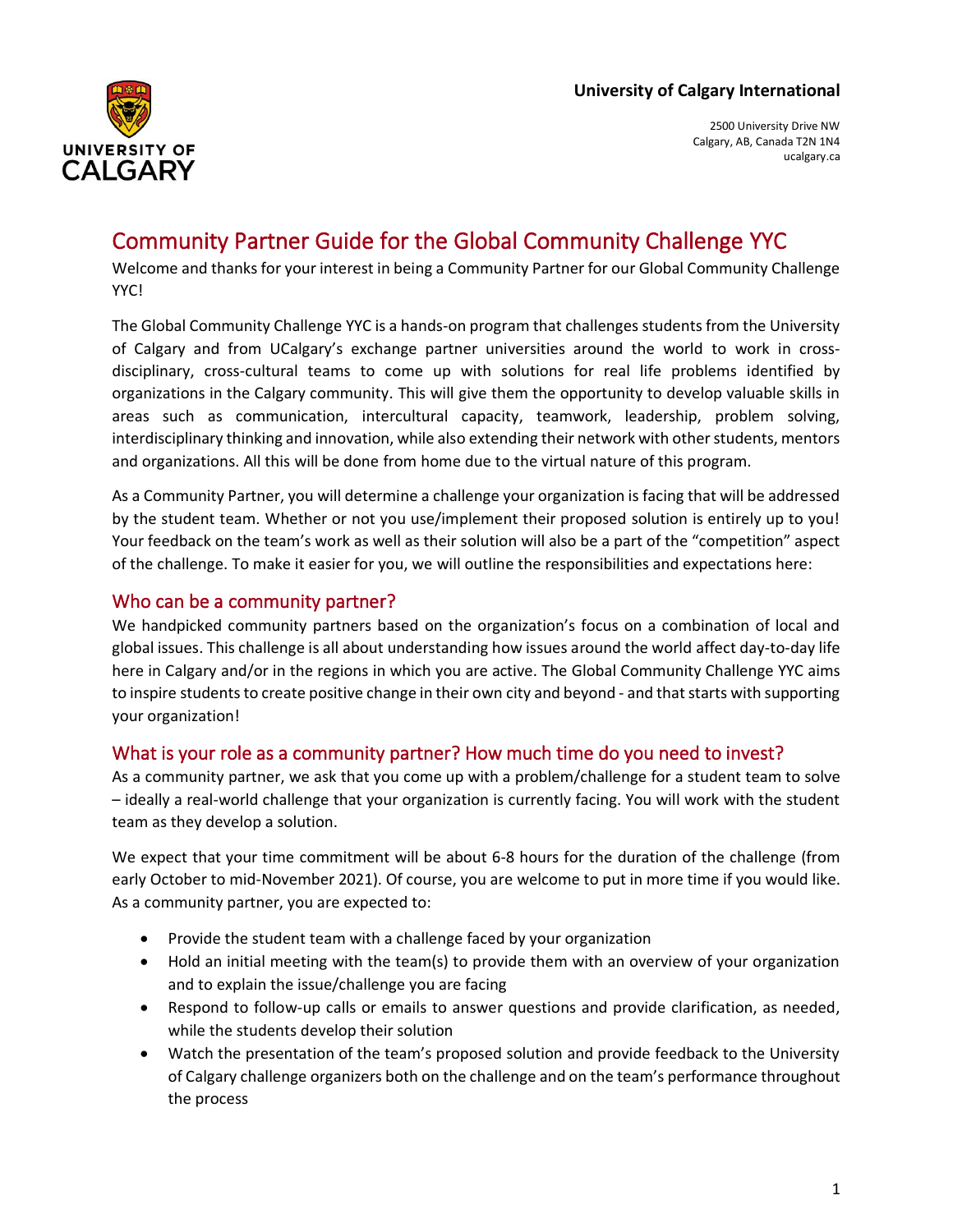

2500 University Drive NW Calgary, AB, Canada T2N 1N4 ucalgary.ca

- Provide a dedicated point of contact in your organization for the student team. Respond to students' emails within 3 business days
- Give constructive feedback. For more information, see these 6 tips from the Center for [Mentorship.](https://www.centerformentoring.com/your-mentoring-year-tip-8-giving-feedback) Also be open to receiving feedback from students - the Global Community Challenge YYC is a learning opportunity for all involved.

All meetings will be held virtually on Zoom or other platforms with ongoing communication over phone and/or email.

# How will you get connected with your student team(s)?

In their application, students will select their top two or three options from a 'menu' of challenges based on their interest, knowledge, and skills. Individual students will be placed into teams of 5 or 6 with the goal of creating cross-disciplinary and multi-cultural groups to address each challenge. Once the teams are assembled, you will be matched with the team(s) that selected your challenge.

We will facilitate an introduction between the student team and community partners at the beginning of October. After that, it is the responsibility of the student team to maintain communication and to set up the first virtual meeting by mid-October. If you have not heard from them by Oct. 15, or in case you have any questions or issues, please email [global.challenge@ucalgary.ca](mailto:global.challenge@ucalgary.ca) or contact Stephanie Perrin, International Development Officer: [stephanie.perrin@ucalgary.ca](mailto:stephanie.perrin@ucalgary.ca)

## Global Challenge YYC Timeline

| Date(s)      | Milestone or task                                                            |
|--------------|------------------------------------------------------------------------------|
| Fri, Sep 18  | Community partner sign-up form due, includes a description of your challenge |
| Sep 21-Oct 2 | Student sign up open                                                         |
| Tues, Oct 6  | Challenge starts, introductions between student teams and community partners |
| Oct 6-Nov 20 | Community partners participate in ongoing communication with student teams   |
| Mon Oct 19   | Schedule posted for competition week                                         |
| Fri Nov 6    | Student teams participate in round 1 to practice final presentation          |
| Thurs Nov 19 | Community partners attend final presentations by student teams               |
| Fri Nov 20   | Community partners attend announcement of winning student team               |

# What is expected from the student groups in terms of deliverables?

We expect that participating in this challenge will require students to commit approximately 30 hours of their time. This would include, workshops, meetings with community partners and mentors, working with your team, and the final presentations.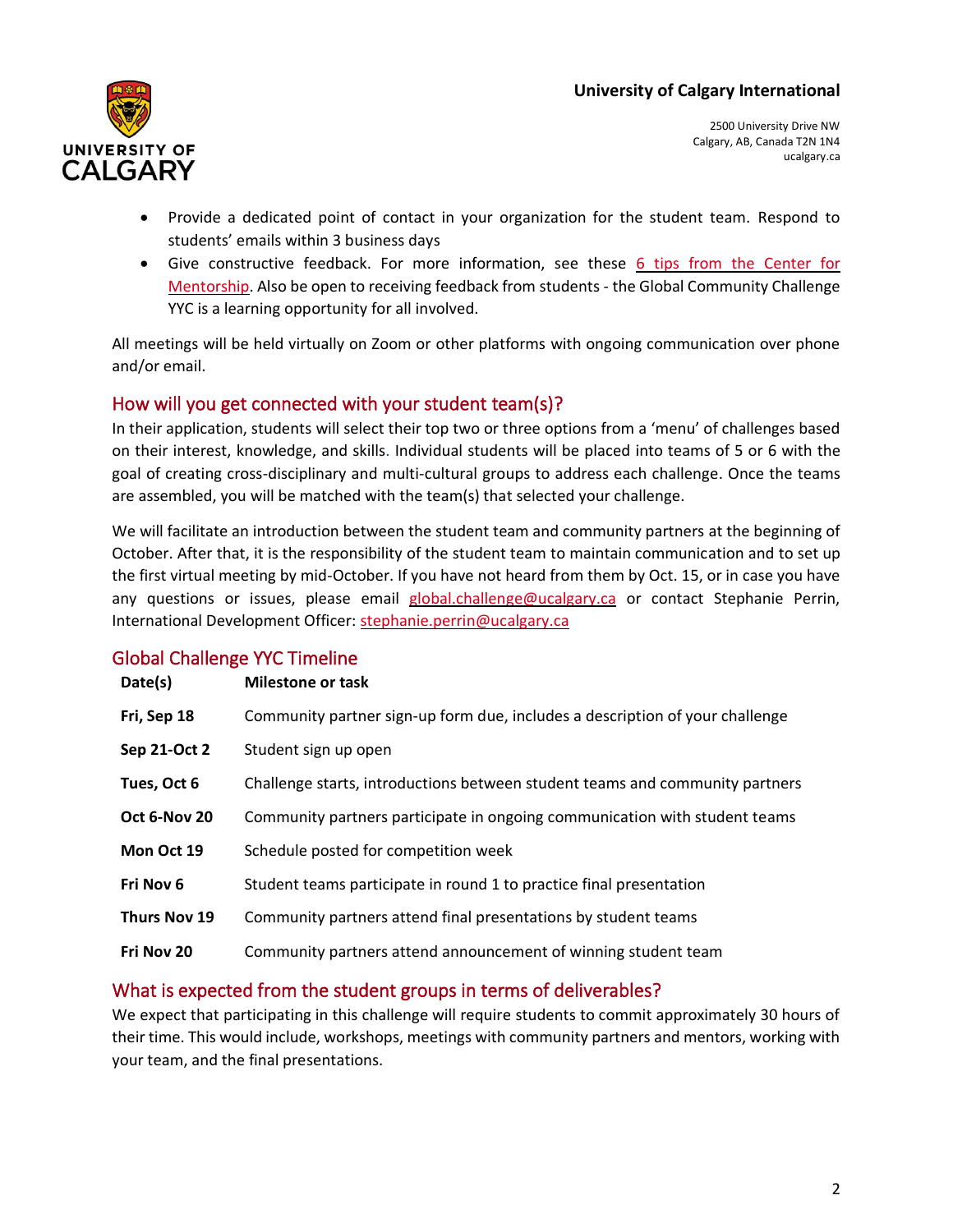

2500 University Drive NW Calgary, AB, Canada T2N 1N4 ucalgary.ca

Each team will have an assigned mentor(s) to support them in the development of their proposed solution. Students are expected to have 3-4 meetings (1.5 hours each) with their mentors across the span of the challenge between October to mid-November over zoom.

We will be running 5 separate workshops across the 6 weeks of the challenge. 4 of the 5 workshops are mandatory to attend and it is our expectation that students attend all sessions synchronously. It is strongly recommended that students attend workshops as a team in order to receive the maximum benefits of the content provided.

Students are expected to lead and maintain communication with their assigned community partner and mentor.

# What are the overarching goals of this challenge? Something to keep in mind...

For us, the challenge is secondary! It is not just about the results and who wins this challenge, it is really about the process and the learnings that students gain along the way. They will work in interdisciplinary teams with students from different countries and cultures, learning to see things through different lenses, gaining a better understanding of themselves, discovering more about their strengths and weaknesses and how to work effectively with others.

During this pilot phase of the Global Community Challenge YYC, we are hoping to explore ways to make the proposed solutions and contributions of student teams sustainable for our community partners. If you have suggestions for how we can continue to work together, please do not hesitate to reach out.

# Challenge evaluation guidelines:

The student teams will present their solutions and be evaluated by a panel of adjudicators based on the rubric below: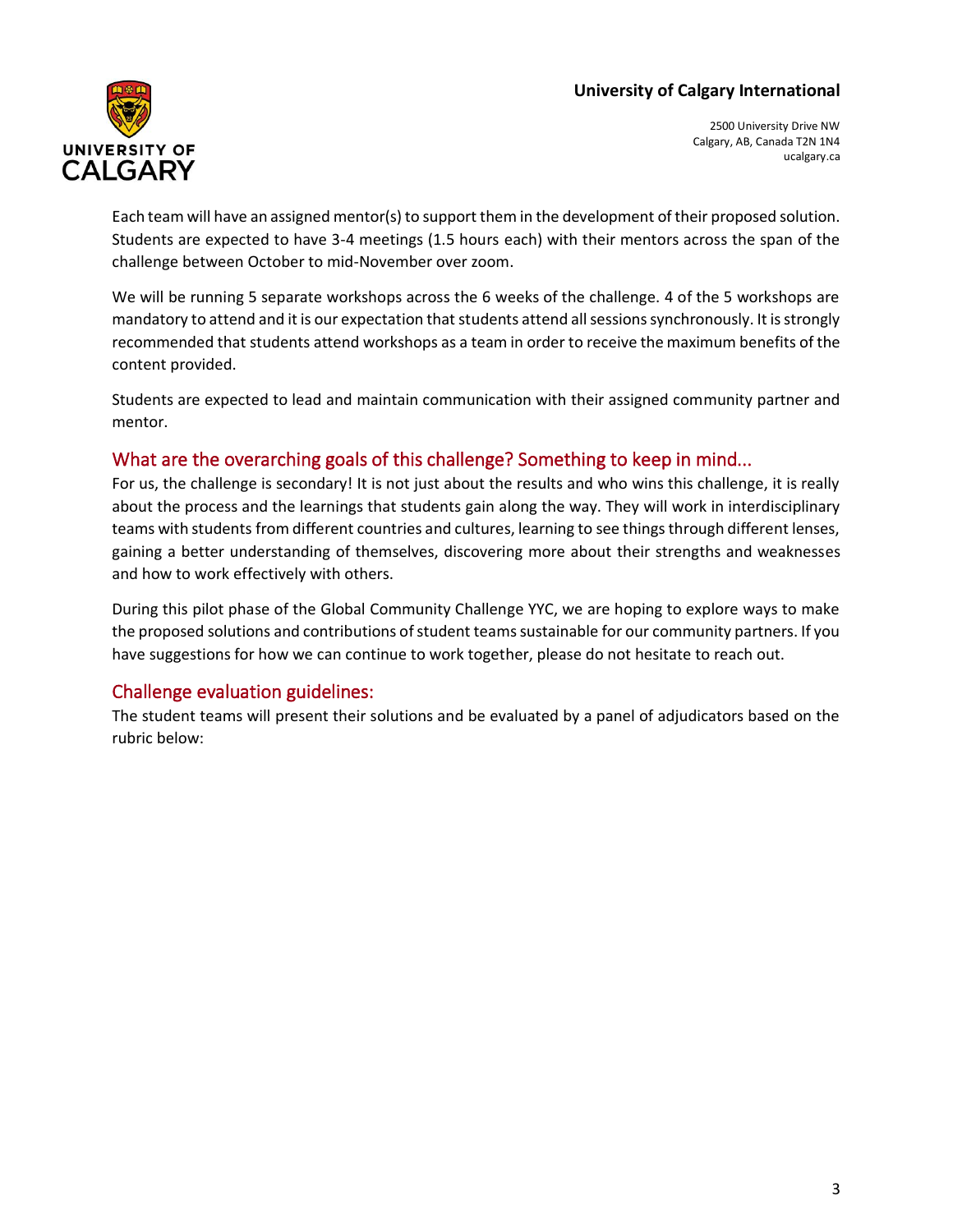

2500 University Drive NW Calgary, AB, Canada T2N 1N4 ucalgary.ca

Global Community Challenge YYC

# **Scoring Rubric**

Fall 2020

| Team:                 |
|-----------------------|
| Community<br>:Partner |
| Challenge:            |
|                       |

Please score how well the team addressed the criteria outlined below using the following scale:

| <b>Description</b>                              | <b>Score Value</b> |
|-------------------------------------------------|--------------------|
| This criterion was very well addressed          |                    |
| This criterion was well addressed but there are |                    |
| small areas that could be improved              |                    |
| This criterion was addressed but could use      |                    |
| improvement/elaboration                         |                    |
| This criterion was somewhat addressed but has   |                    |
| significant gaps                                |                    |
| This criterion was not addressed.               |                    |

Please note that 60% of their final score will be based on the proposed solution to the community organization's challenge and 40% will be based on their presentation.

| <b>Explanation of the challenge</b>               | <b>Score</b> |
|---------------------------------------------------|--------------|
| The challenge has been clearly explained          |              |
| The team has a deep understanding of              |              |
| intersectional issues that contribute to the      |              |
| challenge                                         |              |
| Comments:                                         |              |
| <b>Proposed solution</b>                          | <b>Score</b> |
| The solution addresses the defined challenge      |              |
| The solution is innovative, demonstrates critical |              |
| thinking and, where appropriate, applies          |              |
| disciplinary knowledge                            |              |
| The solution is feasible and takes into           |              |
| consideration accessibility to resources and      |              |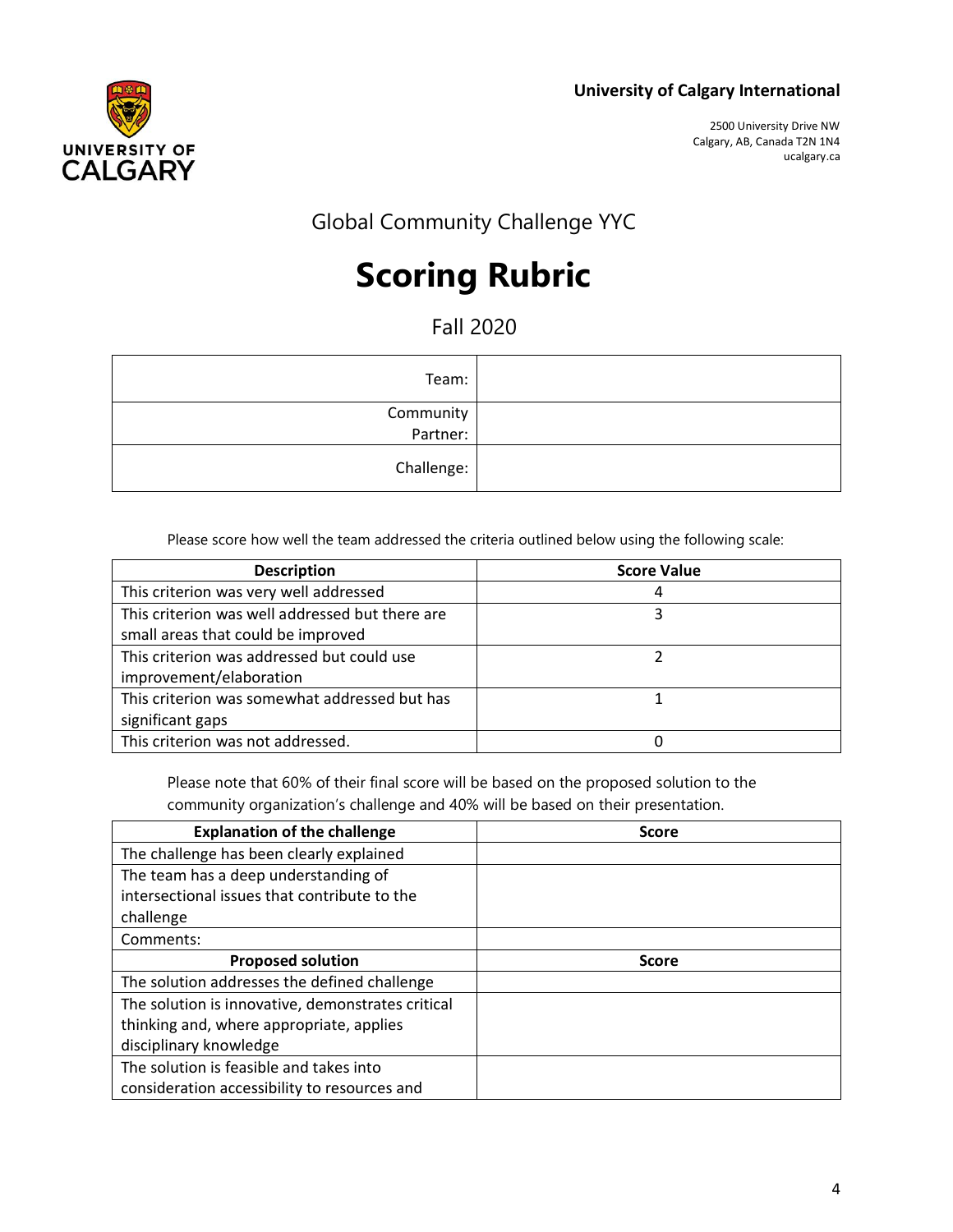

2500 University Drive NW Calgary, AB, Canada T2N 1N4 ucalgary.ca

| necessary supports, addresses the capacity of the   |              |
|-----------------------------------------------------|--------------|
| community partner to implement the solution         |              |
| The solution is sustainable and can be              |              |
| implemented long term with the plan outlined by     |              |
| the team                                            |              |
| The team has identified the impact that this        |              |
| solution, if implemented, could have on the         |              |
| community partner and its stakeholders              |              |
| Comments:                                           |              |
| <b>Global mindset</b>                               | <b>Score</b> |
| Where appropriate, the team has aligned their       |              |
| solution with global or regional strategic goals    |              |
| and priorities (such as UN Sustainable              |              |
| Development Goals (SDGs))                           |              |
| Comments:                                           |              |
| Understanding of community partner                  | <b>Score</b> |
| The team demonstrates that they have                |              |
| appropriately engaged the community partner in      |              |
| the development in the solution                     |              |
| The work of the team demonstrates knowledge,        |              |
| skills and abilities for Engaging Respectfully,     |              |
| Learning Cultures, Valuing Diversity                |              |
| Comments:                                           |              |
| Presentation                                        | Score        |
| The presentation was well organized and fell        |              |
| within the allotted time limits                     |              |
| Presentation aids, if used (i.e. PowerPoint, video, |              |
| etc.) served to enhance the presentation            |              |
| The team was able to address questions that         |              |
| were within the reasonable scope of their project   |              |
| Presenters spoke clearly, at an appropriate pace    |              |
| and volume to connect with their audience.          |              |
| Comments:                                           |              |
| <b>FINAL SCORE</b>                                  |              |

## Additional resources:

- [6 tips from the Center for Mentorship](https://www.centerformentoring.com/your-mentoring-year-tip-8-giving-feedback)
- [Receiving and Giving Effective Feedback](https://uwaterloo.ca/centre-for-teaching-excellence/teaching-resources/teaching-tips/assessing-student-work/grading-and-feedback/receiving-and-giving-effective-feedback)
- [Best Practices for Supervising Students in their Community-Based Learning and Research Position](https://www.uwb.edu/cblr/partner-resources/supervising-students)